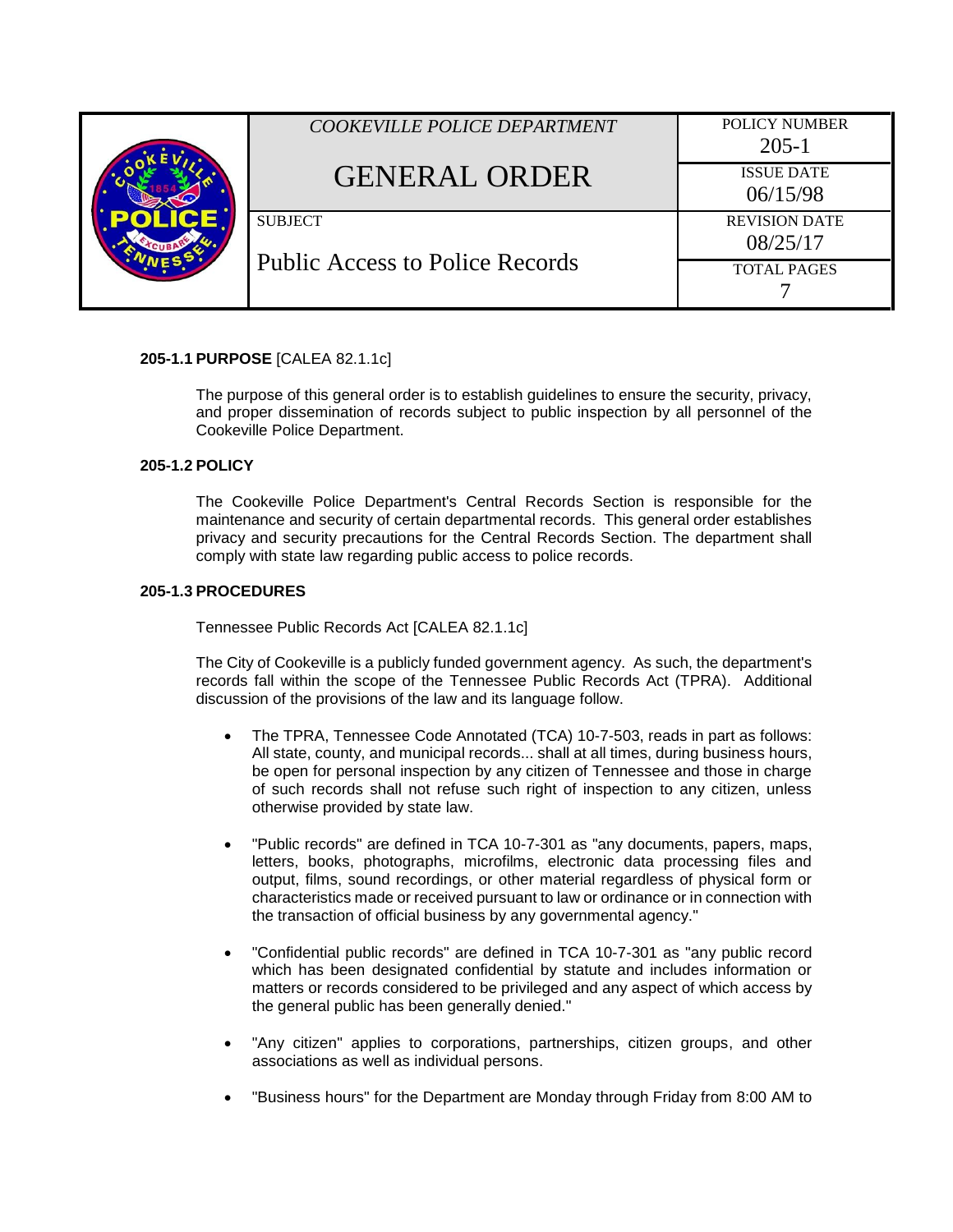## 4:00 PM.

- Compliance with the TPRA is encouraged in that the statute provides relief from liability: "Any public official required to produce records pursuant to this part shall not be found criminally or civilly liable for the release of such records nor shall a public official required to release records in his custody or under his control be found responsible for any damages caused, directly or indirectly, by the release of such information."
- Tennessee statute further provides that civil penalties may be assessed against those agencies/individuals who do not comply with the provisions of the TPRA.
- The records custodian is the office, official, or employee lawfully responsible for the direct custody and care of a public record as referred to in TCA 10-7-503. The records custodian is not necessarily the original preparer or receiver of the record.
- A "treatment resource" means any public or private facility, service, or program providing treatment or rehabilitation services for mental illness or serious emotional disturbance (including, but not limited to, detoxification centers, hospitals, community mental health centers, clinics or programs, halfway houses, and rehabilitation centers).
- "Medical care" and "medical service," as used in this part, are intended to describe and define care or services rendered an individual for the relief of some disease or abnormality, and are intended to be distinguished from the services customarily rendered by health departments. "Medical service" includes all legally authorized branches of healing as exist by any statute of Tennessee.

#### Public Record Request Coordinator

All requests for information made to the Cookeville Police Department under the TPRA will be directed the Public Record Request Coordinator (PRRC). The departmental PRRC shall be appointed by the Chief of Police as an extra duty function. The PRRC shall review public record requests and make an initial determination if the requestor provided evidence of Tennessee citizenship, if the records requested are described with sufficient specificity to identify them, and if the Cookeville Police Department is the custodian of the records in question.

The PRRC shall acknowledge receipt of the request and take any of the following appropriate action(s):

- Advise the requestor of this Policy and the elections made regarding proof of Tennessee citizenship, form(s) required for copies, applicable fees (and labor threshold and waivers, if applicable), and aggregation of multiple or frequent requests.
- If appropriate, deny the request in writing providing the appropriate ground such as one of the following:
	- <sup>o</sup> The requestor is not, or has not presented evidence of being, a Tennessee citizen.
	- The request lacks specificity. (Offer to assist in clarification)
	- An exemption makes the record not subject to disclosure under the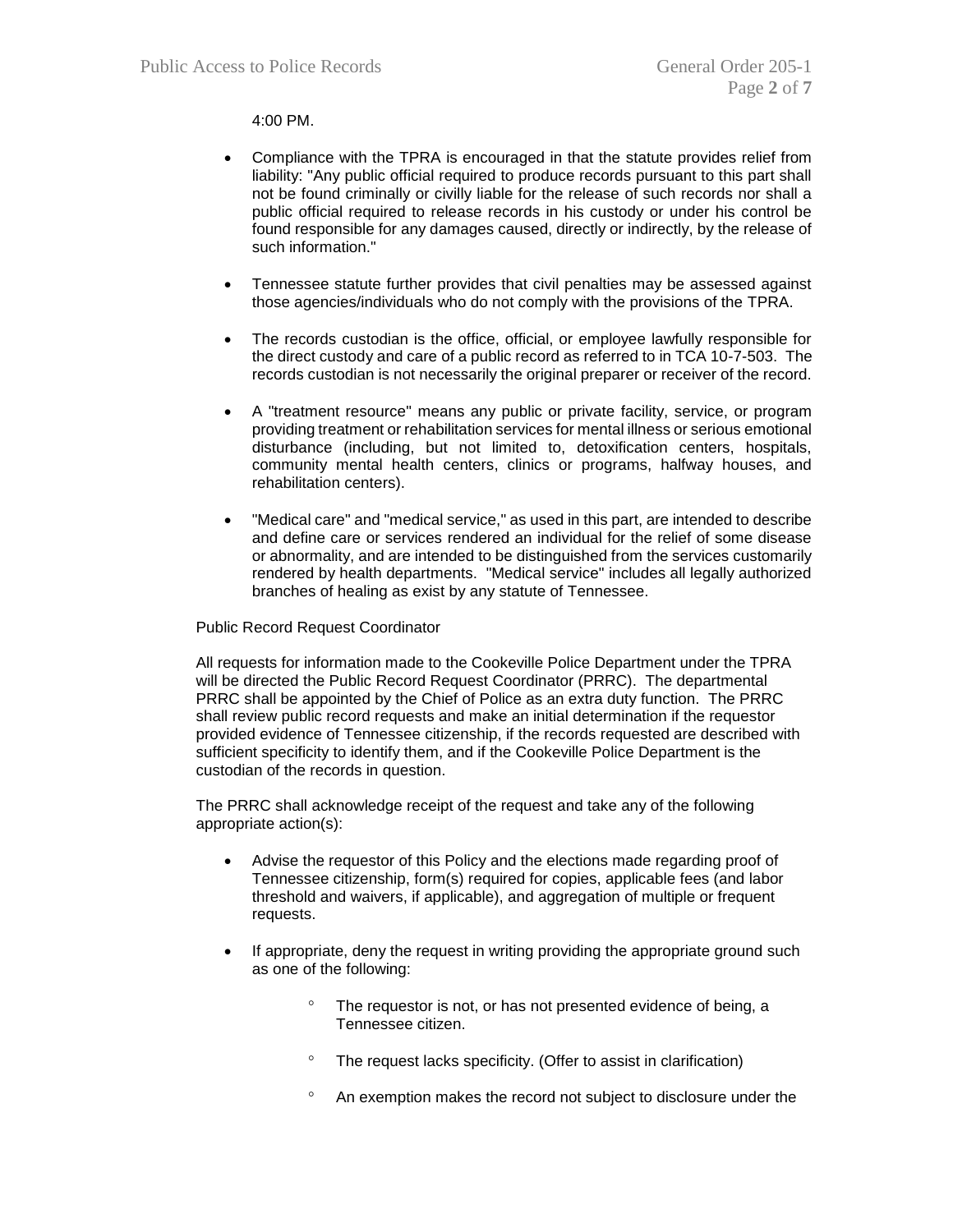TPRA. The specific exemption will be noted in the written denial.

- <sup>o</sup> The Cookeville Police Department is not the custodian of the requested records.
- The records do not exist.
- If appropriate, contact the requestor to see if the request can be narrowed.
- Forward the records request to the appropriate records custodian.
- If requested records are in the custody of a different governmental entity, and the PRRC knows the correct governmental entity, advise the requestor of the correct governmental entity and PRRC for that entity if known.

The designated departmental PRRC is the Administrative Services Division (ASD) Commander. The ASD Commander's office is located at 10 East Broad Street, Cookeville, TN 38501. He can be contacted by phone at (931) 526-2125, by FAX at (931) 520-5263, or by email at [rbrown@cookeville-tn.gov](mailto:rbrown@cookeville-tn.gov) .

The departmental PRRC shall ensure that the PRRC for the City of Cookeville is made aware of departmental public record request activity to facilitate the City PRRC's annual report to the Cookeville City Council about the City's compliance with the TPRA. The departmental PRRC shall annually review this policy to determine if any improvement or changes need to be recommended.

#### **Public Records Request Procedures**

Any citizen of Tennessee wishing to inspect or obtain a copy of a departmental public record not deemed confidential by state law will be required to make such request in person at the Central Records Section in the Cookeville Police Department at 10 East Broad Street, Cookeville, TN 38501. On the rare occasion where a requestor cannot make such a request in person (e.g., while secured in a detention facility, etc.), the departmental PRRC will ensure that citizenship can be verified and applicable fees collected in order to comply with a request consistent with the provision of this policy and state law.

All record being inspected by a citizen shall not leave the custody and control of a representative of the Central Records Section.

Citizens have the right to take extracts or to make copies, photographs, or Photostats of public records. However according to TCA 10-7-505, the custodian of such records shall have the right to adopt and enforce reasonable rules governing the making of such extracts, copies, photographs, or Photostats.

Citizens requesting a copy of a public record will be required to show proof of Tennessee citizenship, complete a Public Records Request Form A, and provide any required payment before such copies will be provided. In an effort to expedite the process, an electronic version of the form can be downloaded at [www.cookeville-tn.gov/police/](http://www.cookeville-tn.gov/police/) to be completed before the citizen visits the police department.

Citizens specifically wishing to obtain of copy of an accident report may alternatively go to [www.buycrash.com](http://www.buycrash.com/) to obtain a copy directly online.

The department may require that requests for records reasonably describe the information sought. There are two types of requests: requests for specific information and requests that require research. Any person making a research request will be charged a reasonable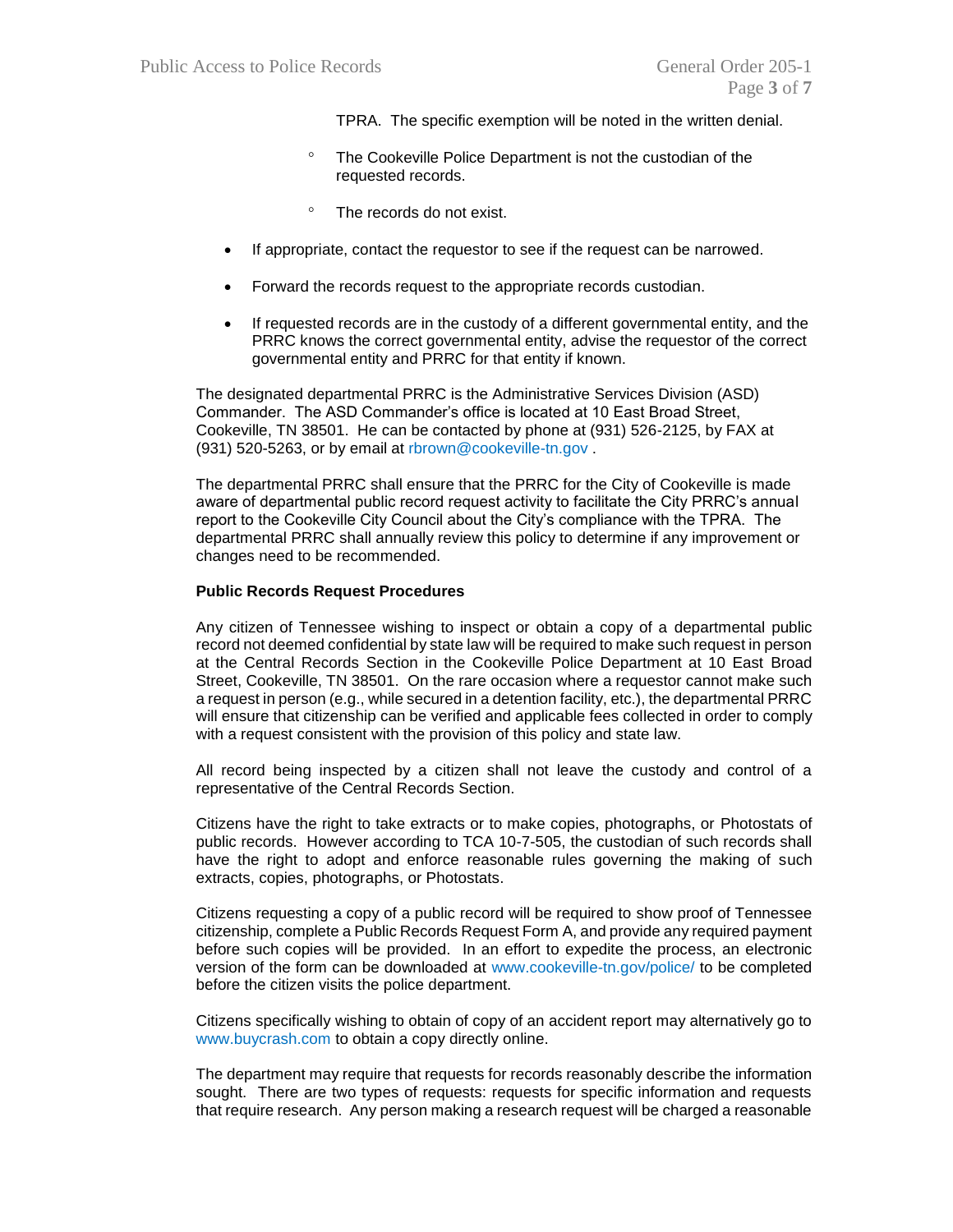.

fee and will be required to complete a request form as required by Cookeville City Ordinance 097-09-23. Depending upon the nature of the information sought, research requests may require the attention of the Data Analyst.

Requests that require significant research, redaction, or duplication of video or audio recordings will require Central Records Section personnel to complete an attachment for the Public Record Request Form B to provide an itemized estimate of expected costs before forwarding the form to the departmental PRRC for approval or denial. If requested video requires redaction, it will normally be performed by departmental Information Technology System Managers (IT) onsite unless the complexity of redaction requires the use of an outside vendor.

As specified in General Order 75-1 General Communication Procedures, recordings captured by the digital audio recording system in the Communications Center will not be monitored by any member of the department or public without the permission of the Chief of Police or designee [CALEA 81.2.7c]. IT Managers will facilitate and monitor the inspection of such recordings or provide copies once approved by the Chief of Police.

According to TCA 10-7-507, the department is authorized to charge a reasonable charge or fee per copy that would reasonably defray the cost of producing and delivering such copies.

Any person who requests an arrest record check on him/herself must sign a release form giving his or her permission for the arrest information to be released. These release forms will be filed in the Central Records Section with a copy of the records check.

## **Aggregation of Frequent and Multiple Requests**

The Cookeville Police Department will aggregate record requests in accordance with the Frequent and Multiple Request Policy promulgated by the Office of Open Records Counsel (OORC) when more than four requests are received within a calendar month from a single individual or from a group of individuals deemed to be working in concert. The level at which records requests will be aggregated is by office (one mailing address/location). The PRRC is responsible for making the determination that a group of individuals are working in concert. The PRRC or the records custodian must inform the individuals that they have been deemed to be working in concert and that they have the right to appeal the decision to the OORC.

Businesses that have a recurring need to request records from the Cookeville Police Department (e.g., insurance companies) will have the option to complete a Public Records Request Form C for aggregate records requests that lists the names of employees authorized to make requests for the business along with the necessary contact information to allow the records to be sent by mail, email, or FAX as specified by the requestor. Employees authorized by the business will then have the option to submit requests by calling the Central Records Section at (931) 526-2125 or by sending an email to [cpd\\_records@cookeville-tn.gov.](mailto:cpd_records@cookeville-tn.gov) The business will agree to pay for the total costs of the multiple requests on a monthly basis once the total bill for a specific business exceeds \$5.00. If a business fails to accrue a \$5.00 balance in one month, the fees will continue to increase each month until it surpasses \$5.00 when the business will be billed by the Central Records Section. Fees will be assessed in accordance with the fee schedule listed below. While these requests will typically be simple requests that can easily be transmitted by email, more complex requests that require significant research, redaction, or duplication of video or audio recordings will be evaluated and fulfilled in the manner described above. Only press releases and records readily accessible on the City's website or acquired through programs like Superion's P2C will be excluded from aggregation.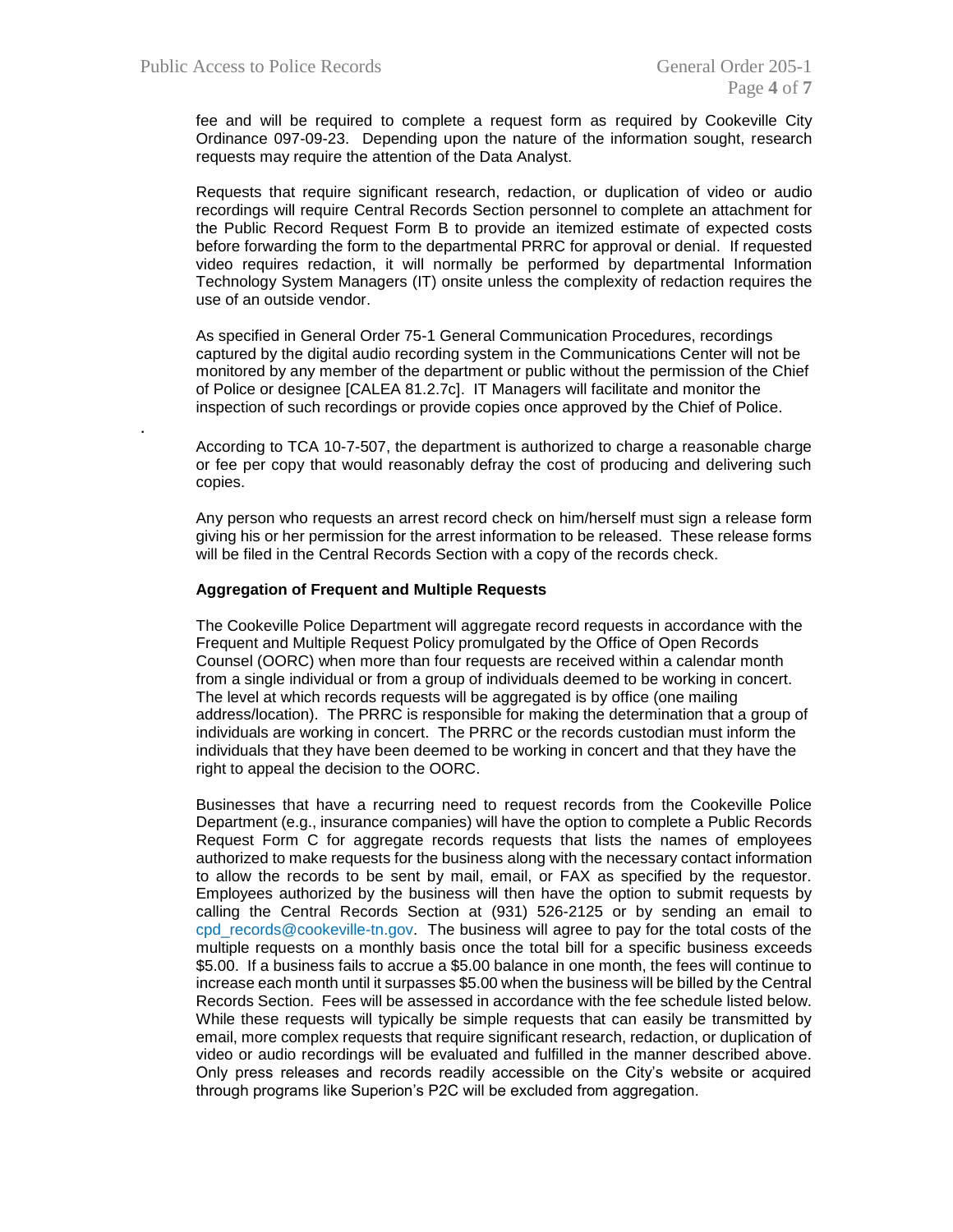# **Confidential Public Records** [CALEA 82.1.1c]

While the TPRA may be described as "very broad," it does provide that records shall be open "unless provided otherwise by state law." From this passage in TCA 10-7-503, it is clear that the Tennessee legislature has retained the capacity to designate certain records as "confidential public records."

An enforcement provision for maintaining the confidentiality of certain records is stated in TCA 10-7-504(b): "Any record designated 'confidential' shall be so treated by agencies in the maintenance, storage, and disposition of such confidential records."

The following is a list that calls for certain records to remain confidential:

- Tennessee Rules of Criminal Procedure, Rule 16 (a) (2): "reports, memoranda, or other internal state documents made by the District Attorney General or other state agents or law enforcement officers in connection with the investigation or prosecution of the case, or of statements made by state witnesses or prospective state witnesses."
- Arrest histories, investigative reports, and intelligence information relating to an arrest that has been expunged pursuant to TCA 40-32-101.
- Juvenile records other than records of traffic violations according to TCA 37-1-154 and TCA 37-1-146 [CALEA 82.1.2c].
- Reports of child abuse and the identity of the complainant according to TCA 37-1- 409.
- Reports of child sexual abuse and all records generated as a result of such reports pursuant to TCA 37-1-612.
- The results of blood tests ordered by the District Attorney General on fire death victims who are police officers, firefighters, and emergency medical technicians (whether they are on or off duty) according to TCA 38-7-116.
- Records obtained by law enforcement officers during official polygraph examinations as stated in TCA 62-27-124(c).
- The identity of a person reporting abuse or neglect under the Adult Protection Act under TCA 71-6-118.
- In accordance with TCA 10-7-504, video taken by a law enforcement body camera that depicts the following shall be treated as confidential and not subject to public inspection:
	- Minors, when taken within a school that serves any grades from kindergarten through grade twelve (K-12).
	- The interior of a facility licensed as a treatment center under Title 33 or providing medical care or medical service under Title 68.
	- The interior of a private residence that is not being investigated as a crime scene.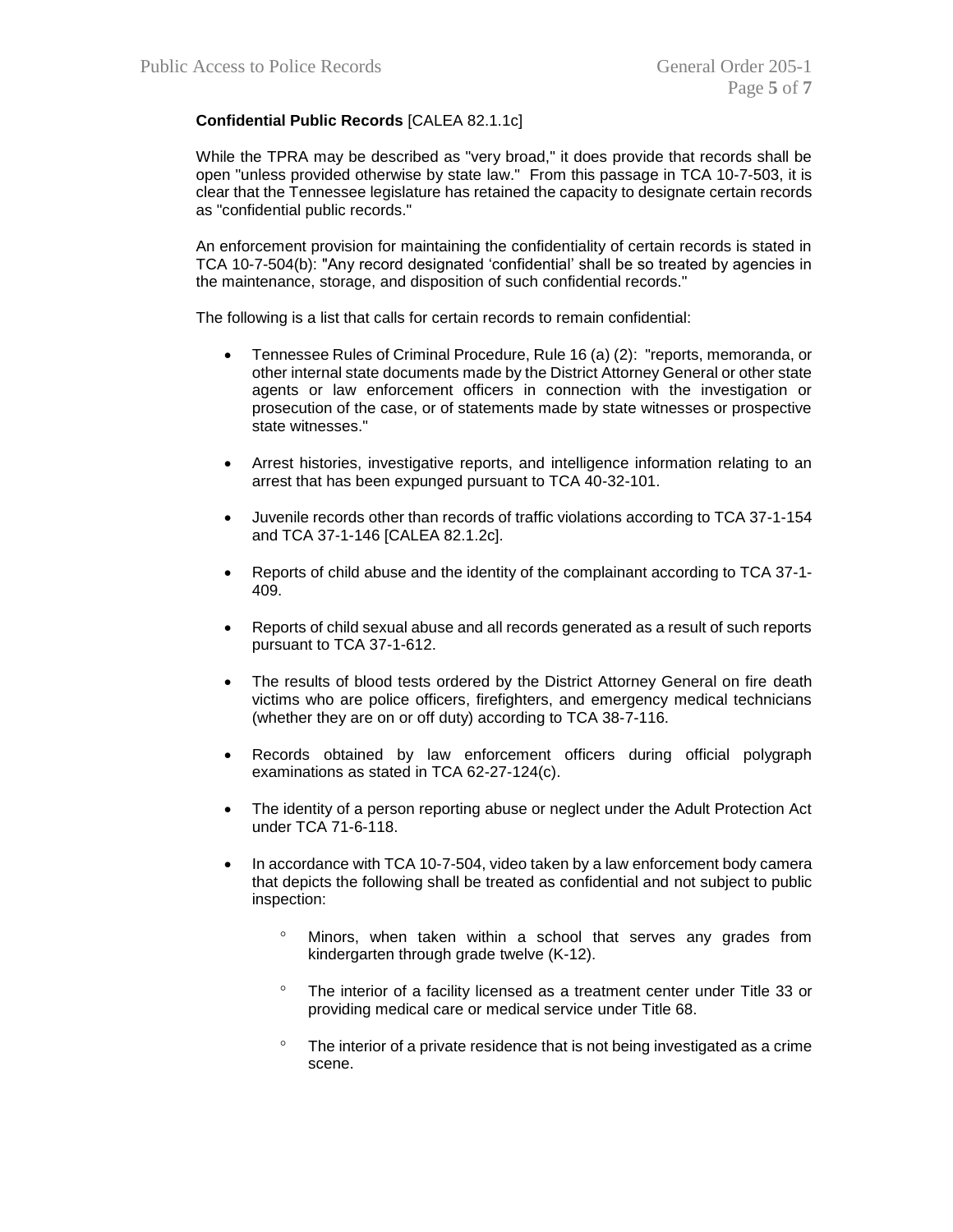It shall be the policy of the Cookeville Police Department that witness statements, autopsy reports, and officer notes will not be released without approval from the District Attorney General or direction from a court order.

## **Records Access Policy**

In all situations where the legal status of the proper release of reports or information is in question, the District Attorney General will be consulted before the information is made available.

The Criminal Investigation Division (CID) Commander or designee will be responsible for determining the record class of each report including incidents, supplements, and case folders as part of the intake procedure [CALEA 82.1.1c]. The record class of supplemental reports will be determined by the investigator who writes the report or by the CID Commander or designee.

Assigned case officers are responsible for completing and forwarding to the Central Records Section a supplemental report that documents final case disposition. This would be either the assigned investigator or (if not assigned) the original reporting officer.

Three classes of records are defined [CALEA 82.1.1c]:

- Public Records
	- Incident/Investigation reports in the current report management system (RMS) that are labeled "Accessible From P2C" under Tab 3 may be released to the public. Generally, a report released to the media should be considered a public record. However, the complainant and witness information will not be released without approval from the District Attorney General or direction from a court order.
	- $\degree$  If a report is considered to be a public record, the accompanying computer aided dispatch (CAD) entry will also be considered a public record. However, complainant and witness information will not be released without approval from the District Attorney General or direction from a court order.
	- <sup>o</sup> If a CAD entry indicates that there is no report to follow, the case is closed indicating that the CAD entry is a public record. However, complainant and witness information will not be released without approval from the District Attorney General or direction from a court order.
	- Even though the CAD entry may be considered an open record, any copies of the entry provided will have all information not directly related to the specific information request redacted along with any complainant and witness information.
- Limited Access Records
	- <sup>o</sup> Incident/Investigation reports in the current RMS that are labeled "Blocked" From P2C" under Tab 3 will indicate that the records clerk must check with an investigator before releasing it to the public. However, the public narrative of the Incident/Investigation report will be released without the authorization of an investigator. All closed investigative files are generally public record but will be reviewed by the CID Commander or designee to ensure that content not subject to release is not released.